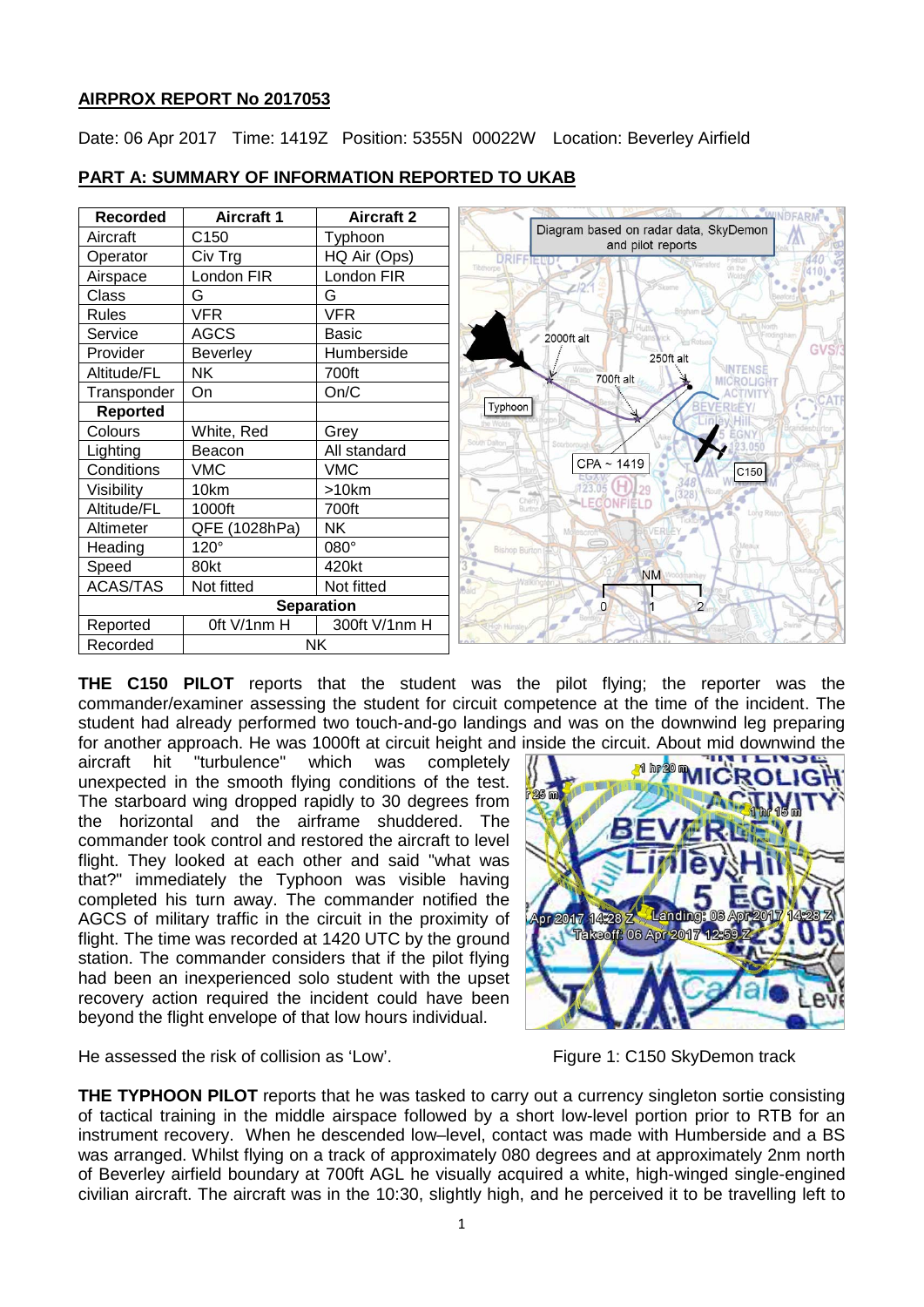right. A left turn was made onto north to increase the miss distance although there was no risk of collision on the extant aircraft tracks. After rolling out onto north, the pilot initiated a reversal turn to maintain visual with other aircraft. He gave a 'wing waggle' and continued on his route. He considered there to have been no risk of collision given the geometry of the tracks and the height difference. Planning was conducted using a standard 500K LFC taking all low-level avoids/hazards into account. The closest the planned track came to Beverley airfield boundary was 1.5nm. He received no ATC warnings, nor did he expect any given the operating altitudes.

He assessed the risk of collision as 'Low'.

**Flying Club Head of Training** reports that he witnessed the incident in question as one of students was approaching the end of his skill test. He can confirm that at 14:20 on Thursday 6th April a Typhoon encroached upon the circuit pattern at about 1000'. At the time the C150 was downwind for RW30RH. The military aircraft performed an abrupt avoidance manoeuvre and whilst a collision was avoided as a consequence, the jet engine exhaust disrupted the path of the light aircraft. Having spoken with the examiner he understands that he was required to take control of the aircraft momentarily. He can also confirm that the military aircraft made no attempt to contact Beverley Radio. Because an Airprox was to be raised, he did not seek to contact the operating station for the Typhoon as he supposed the ensuing investigation would established contact. He adds this is only one of a significant number of encroachments involving various military aircraft, notably including several recent incidents with A400 Atlas transport aircraft, albeit without need for Airprox reporting. He has made a number of efforts to instil recognition of status as a training airfield [as clearly marked on civilian charts] but this seems not to have been acted upon [UKAB Note: in fact, military low flying charts have the 'T' displayed to denote that training takes place at Beverley].

## **Factual Background**

The weather at Linton-on-Ouse was recorded as follows:

METAR EGXU 061350Z 26013KT 9999 FEW032 13/05 Q1028 BLU NOSIG

#### **Analysis and Investigation**

#### **UKAB Secretariat**

The C150 and Typhoon pilots shared an equal responsibility for collision avoidance and not to operate in such proximity to other aircraft as to create a collision hazard<sup>[1](#page-1-0)</sup>. An aircraft operated on or in the vicinity of an aerodrome shall conform with or avoid the pattern of traffic formed by other aircraft in operation<sup>[2](#page-1-1)</sup>.

#### **Occurrence Investigation**

A unit investigation was carried out by the Typhoon operating authority. Figure 1 is a snapshot from planning data which highlights the Typhoon's track and shows that the closest it planned to come to the airfield boundary was not less than 1nm. HUD data shows the Typhoon at 700ft AGL when the Cessna comes into view, high in the left 10.30. Immediately after the Cessna appears in the HUD field of view, the Typhoon is manoeuvred through a left-hand turn.



Figure 1: Unit Investigation Snapshot

## **Comments**

<span id="page-1-1"></span><span id="page-1-0"></span>

SERA.3205 Proximity.<br>SERA.3225 Operation on and in the Vicinity of an Aerodrome.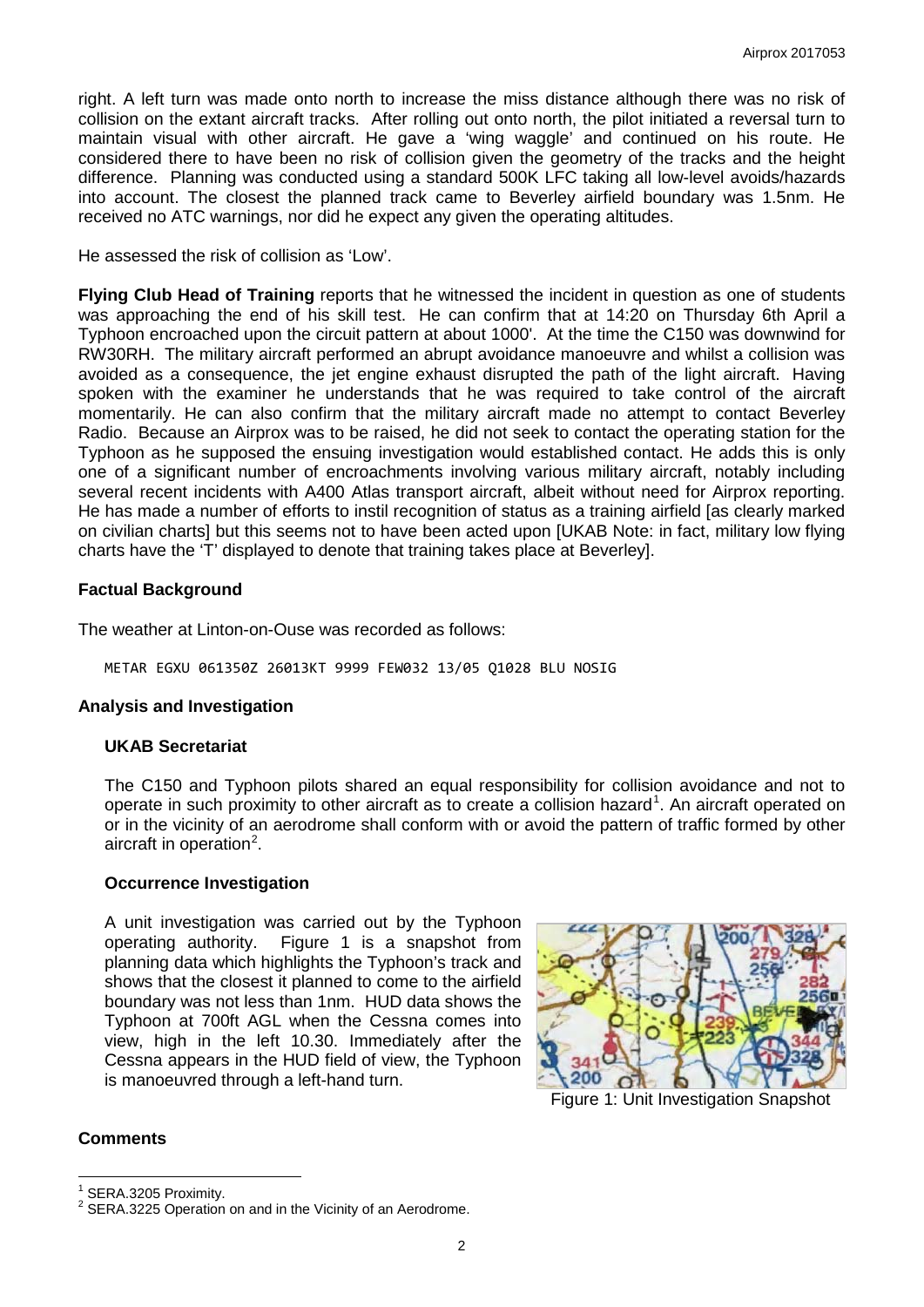### **HQ Air Command**

The Typhoon pilot planned, briefed and executed his mission in accordance with all current rules and regulations. For flight in Class G the acknowledged barriers to MAC are electronic conspicuity, an appropriate radar surveillance Air Traffic Service (ATS) and lookout. Additionally, military pilots have the facility to 'plan to avoid' each other through the Centralised Aviation Data Service (CADS).

The Typhoon pilot had entered his route onto CADS which would have permitted him to deconflict from known traffic. Unfortunately, not all users of Class G airspace have access to CADS so there was no opportunity to identify activity in the vicinity of Beverley airfield, nor to actively deconflict from it, prior to flight. Electronic conspicuity did not assist on this occasion since neither aircraft was equipped with TCAS or similar; identification of a technical solution for fitment to Typhoon aircraft remains in progress but it is likely to be some time before it will be available. Given the location of the incident, there was also no viable surveillance-based ATS available so more emphasis would have to be placed on lookout. The Typhoon pilot was aware of the level of activity at Beverley airfield (military charts have recently added a 'T' next to known unlicensed airfields that conduct training activity) and had planned to avoid it by sufficient margin. However, and notwithstanding the content of SERA 3225, one can only avoid (or remain clear of) that which one sees – when the Typhoon pilot did see the Cessna, and having assessed that there was no risk of collision, he manoeuvred to increase separation. It is worth noting that it is difficult to predict the circuit size and direction at unlicensed airfields so there will always be a chance that transiting aircraft may get close to the active circuit.

## **Summary**

An Airprox was reported when a C150 and a Typhoon flew into proximity at 1419 on Thursday  $6<sup>th</sup>$ April 2017. Both pilots were operating under VFR in VMC, the C150 pilot in receipt of an Air/Ground Service from Beverley and the Typhoon pilot in receipt of a Basic Service from Humberside.

#### **PART B: SUMMARY OF THE BOARD'S DISCUSSIONS**

Information available consisted of reports from the pilots of both aircraft, radar photographs/video recordings and SkyDemon recordings.

The Board began by looking at the actions of the Typhoon pilot. The military member informed the Board that the pilot had planned a turn prior to Beverley, which he had conducted, and that Beverley was marked on Military charts as a training airfield, albeit without an ATZ. The radar traces showed that the Typhoon pilot had remained about 1.5nm clear of the airfield, but the Board agreed that he would probably have been better served by planning to turn earlier than he did to ensure he remained well outside the Beverley visual circuit. Regardless, the Typhoon pilot was entitled to operate where he was, as was the C150, and, given the absence of an ATZ, it was not obvious where the Beverley visual circuit track would be. Ultimately, the Typhoon pilot saw the C150 as he approached Beverley, and had turned to increase his separation as further mitigation.

Turning to the C150 pilot, the Board were perplexed about the wing drop that he had experienced given that the C150 was higher than the Typhoon at all times, as demonstrated by both the radar recordings and, reportedly, the Typhoon pilot's HUD recording. Coupled with the radar showing the Typhoon turning prior to flying through the C150's SkyDemon log track, they wondered whether the wing-drop was more of a coincidence rather than being caused by the Typhoon itself. The Board noted that the C150 pilot had not seen the Typhoon until after CPA, when the Typhoon pilot had already turned away.

The Board then considered the cause and risk of the incident. They agreed that the Typhoon pilot was entitled to fly where he had and that the radar traces showed that he had seemingly remained outside the Beverley visual circuit. The Board also noted that he had seen the C150 as he